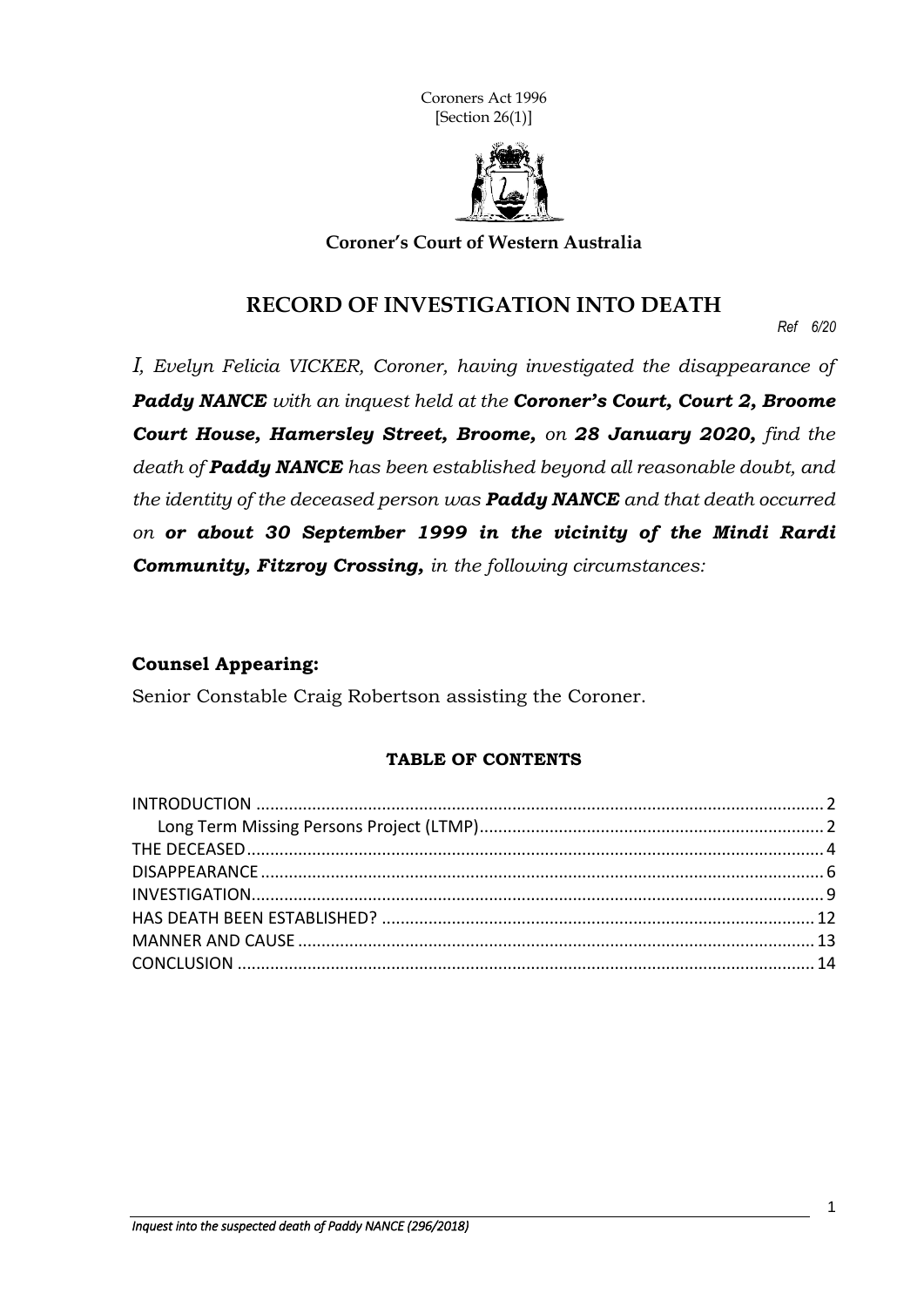### **INTRODUCTION**

Paddy Nance (Mr Nance) was last positively seen at the home of Charlie Nungan (Mr Nungan) in the Mindi Rardi Community via Fitzroy Crossing. Following leaving Mr Nungan's home after breakfast on 30 September 1999 there is no clear record of his movements and despite various alleged sightings he was never positively seen again.

The inquest into Mr Nance's disappearance was held in Broome. The documentary evidence comprised the brief of evidence, Exhibit 1, Tabs 1-24 which do not support the police report at Tab 2, apparently compiled from the Missing Persons Unit (MPU) file, and the Public Notice of Inquest dated 30 December 2019 as Exhibit 2.

Oral evidence was heard from First Class Constable Sandra Allen (Ms Allen) via video link from Perth, who was unable to clarify the discrepancies between her report and the papers. In addition, now retired Aboriginal Police Liaison Officer (APLO) Peter Murray (Mr Murray) gave evidence by way of telephone link from Fitzroy Crossing and was involved in the original search for Mr Nance. Unfortunately no other person came forward with additional information for the court, although some of the witnesses involved in other matters during the Broome hearings were aware of Mr Nance and rumours surrounding his disappearance.

# **Long Term Missing Persons Project (LTMP)**

In 2017 it was confirmed there were a considerable number of files relating to the long term disappearance of people who had been in Western Australia at the time of their reported disappearance. Some of these had occurred at a time when there was no or limited jurisdiction for a coroner to examine the circumstances of a suspected death.

Section 23(1) of the *Coroners Act 1996* WA (the Act) allows the State Coroner to direct an investigation into a suspected death in certain circumstances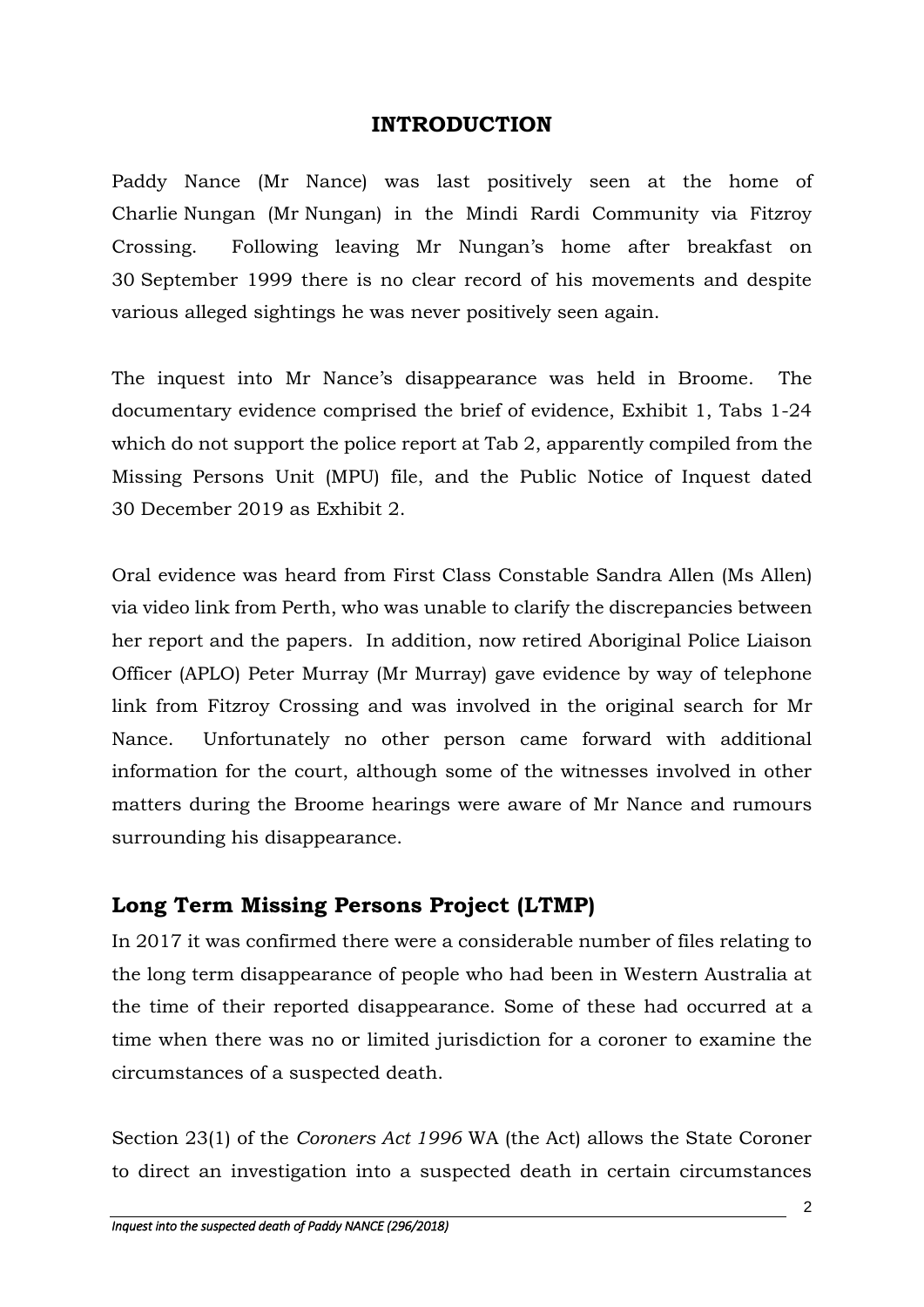without a body, for the purposes of allowing a coroner, under section 23(2), to establish beyond all reasonable doubt that death has occurred. The investigation must be done by way of inquest and will attempt to clarify how the death occurred and the cause of the death. This effectively brings the suspected death into the ambit of s 25 of the Act and allows registration of the death under the *Births, Deaths and Marriages Registration Act 1998*.

The reported number of LTMP made it unrealistic for the Office of the State Coroner (OSC) to absorb those matters into the already long outstanding inquest list in a timely manner. A plan was proposed for a project to clear the backlog of LTMP files once it had been determined the matters fitted the circumstances set out in s 23(1) of the Act. That is, the State Coroner or delegate had reasonable cause to suspect the person had died and the death was a reportable death (section 3 of the Act).

In 2018 approval was given for a coroner to work exclusively on the LTMP cases, on a part-time basis for twelve months, as a separate listing from the OSC general inquest list. This followed a pilot project of four inquests conducted in 2018.

In 2019 a coroner was appointed for that project with the support of an inhouse Coronial Investigation Squad (CIS) police officer as Counsel Assisting (CA).

Work on the files indicated a number of the disappearances related to specific areas of Western Australia, such as the Kimberley around Kununurra or Broome, and Albany. For these matters it was decided that, while there is always a preference for inquests to be held in the communities to which they relate, especially for Indigenous communities where there is an emphasis on oral history, resources would not be effectively utilised for all matters to be heard in the place of disappearance. Instead matters where the disappearance occurred outside the Perth metropolitan area were considered from the perspective of the best availability for relevant witnesses.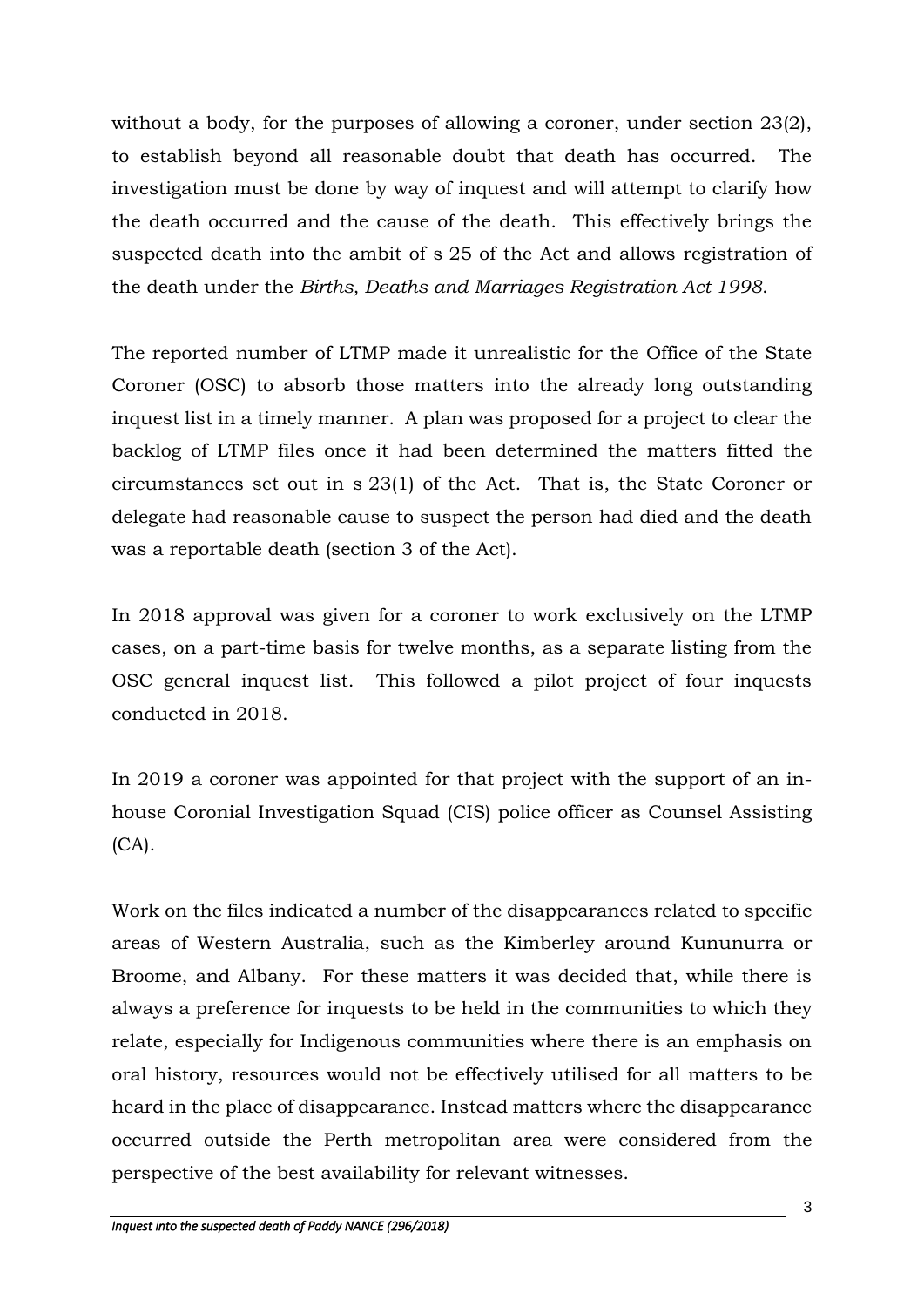In the case of Mr Nance CA was able to locate Mr Murray, who was prepared to give evidence by way of telephone, and the matter was conducted in Broome following public advertisement of the inquest, in the hope additional information may be forthcoming. Unfortunately there was little additional information and aside from Mr Murray's important contribution, I have had to rely on the papers in the missing person files, more in keeping with the recollections of Mr Murray, which disclose a somewhat different history from that outlined by First Class Constable Allen apparently on the same information.

By the conclusion of the Broome hearings there was no additional information forthcoming which could be considered as evidence.

The anticipated outcome of the LTMP project was that by June 2020 the majority of reported LCMP matters would be resolved and future missing person files would be dealt with in the normal course of the OSC's usual business.

### **THE DECEASED**

Mr Nance is recorded on the police data base as being born on 1 January 1933. However, the WA Country Health Service (WACHS) in the form of Fitzroy Valley Health Services records Mr Nance's date of birth as being 1 January 1931.<sup>1</sup> This made him somewhere between 66 and 68 years old at the time of his reported disappearance. His reputed place of birth was Cherrabun, Fitzroy Crossing, Western Australia.2 His address is given as the Mindi Rardi Community Fitzroy Crossing, and Mr Murray referred to Mr Nance as living in Guwardi Ngadu Frail Aged Hostel in the community, for old persons, some of whom were physically fit and others which were both physically unwell and in cognitive decline.

<sup>1</sup> Exhibit 1 Tab 2, Exhibit 1 Tab 11

<sup>2</sup> Exhibit 1 Tab 3 Transcript 28.1.2020 page 11.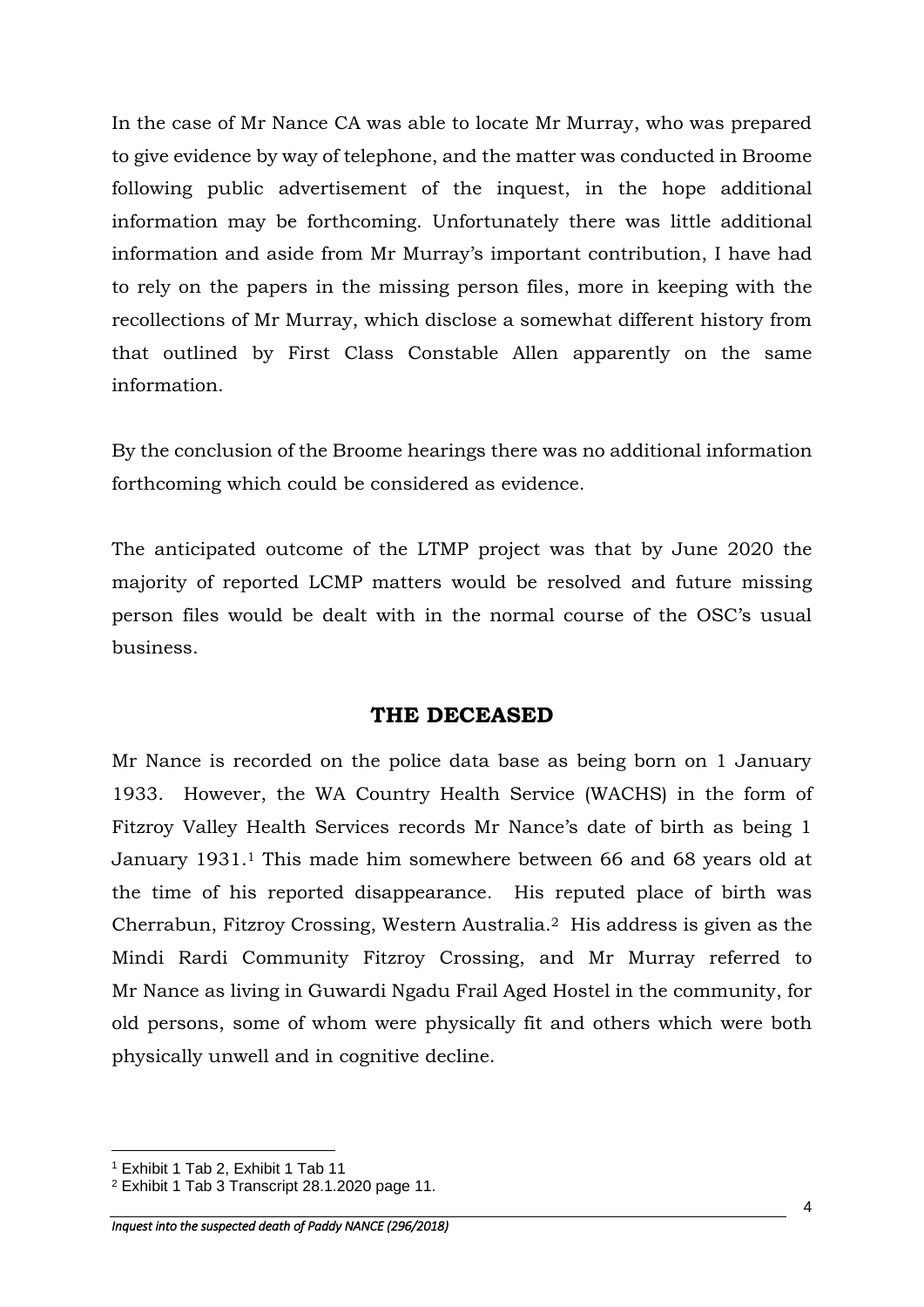Mr Nance was physically fit and would often walk six kilometres from the hostel to the post office for his pension, but suffered from age-related forgetfulness.<sup>3</sup>

Mr Murray also described Mr Nance as a Walmajarri spoken person and traditional owner of those lands to whom Mr Murray was distantly related by connection with the area.

There is almost no other information provided in the papers or submitted to the coroner about Mr Nance prior to his disappearance.

Medical records for Mr Nance indicated he suffered a number of illnesses which would not be useful in the identification of unidentified skeletal remains, other than an undated Missing Persons Bureau form with a fax date of 21 October 1999 which indicated Mr Nance had arthritis in both of his hands.4 The same report stated there were no dental records known for Mr Nance at Fitzroy Crossing, Halls Creek or Derby. His medical information does, however, disclose he suffered a number of medical conditions which could affect his welfare if he became dehydrated or lost.<sup>5</sup>

The papers disclose a number of persons said to be related to Mr Nance, however, it is not clear as to the actual relationship. A granddaughter, Margaret Shaw, is mentioned, however Mr Murray was also described in the papers as a grandson which in evidence he clarified as not being completely accurate. Rather Mr Nance was an Elder in his community and given the title of grandfather by the community. <sup>6</sup> Mr Murray did not consider himself as particularly close to Mr Nance.

<sup>3</sup> Exhibit 2 Transcript 28.1.20 page 11.

<sup>4</sup> Exhibit 1 Tab 4

<sup>5</sup> Exhibit 1 Tab 11

<sup>6</sup> Transcript 28.1.2020 page 11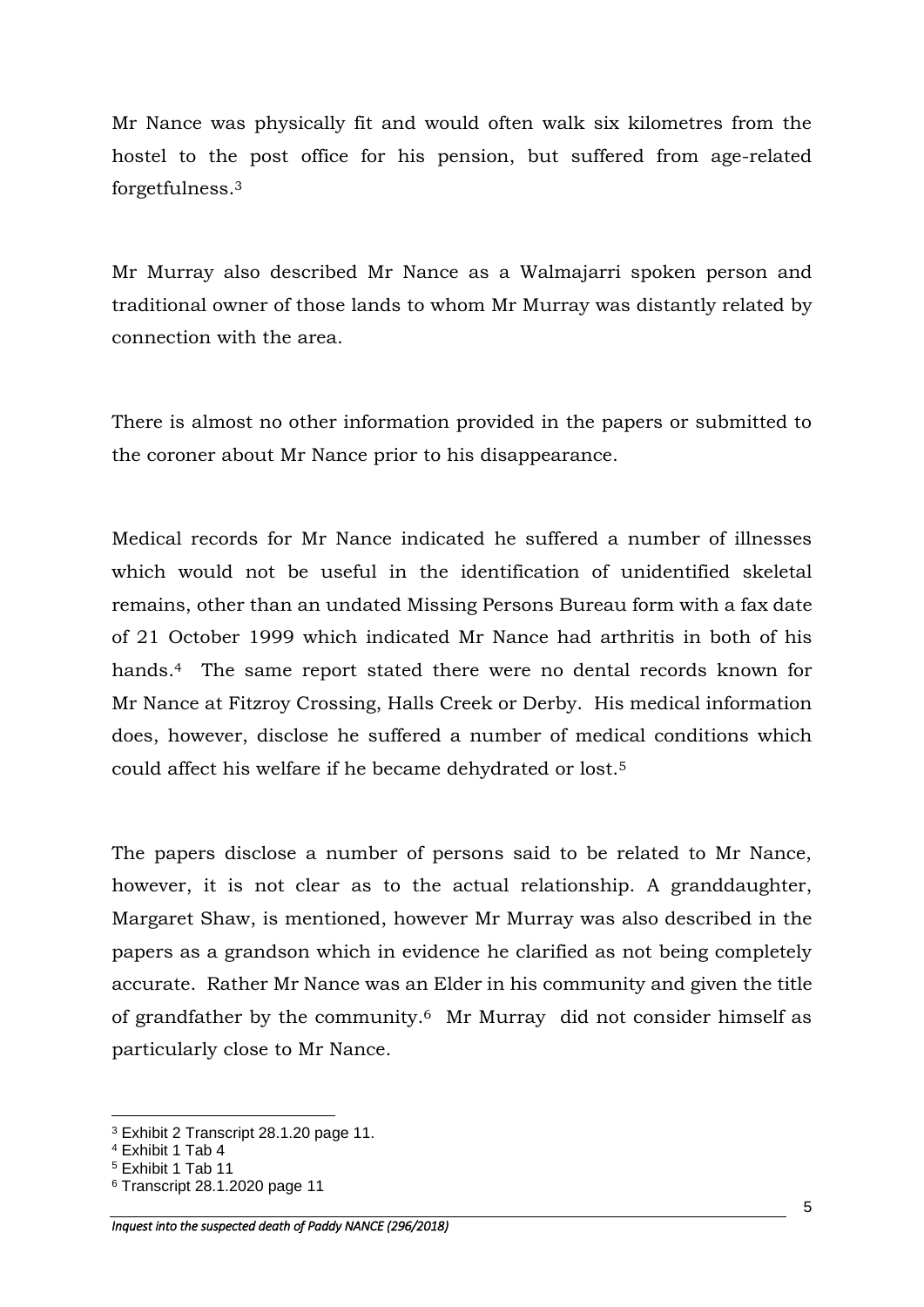Mr Murray explained the hostel where Mr Nance usually resided was flexible with respect to its members who were physically fit, and permitted to walk from the hostel into town to do shopping or to collect their pensions.7 There is no indication anyone at the hostel had reported him absent.

## **DISAPPEARANCE.**

The details relating to Mr Nance's actual disappearance are vague and difficult to clarify.

The Fitzroy Crossing Police Station running sheet entitled "Missing Person Report"<sup>8</sup> (MPR) indicated that on the 5 October at approximately 10:00 am Mr Murray received information from Francis Rangie which stated he had last seen Mr Nance at the Mindi Rardi Community about 7:30 that morning. Mr Nance was going to the post office to collect his pension money.

The Kimberley District Fitzroy Crossing Sub-District Major Incident Briefing Note<sup>9</sup> indicated:

"At 1000 hrs on Tuesday October 05, 1999, whilst conducting a patrol of the town 1/c APLO MURRAY was stopped by Francis Rangie (female) from Mindi Rardi Community, a local community within the town of Fitzroy Crossing, and advised that her grandfather Paddy NANCE (dob 01/01/33) had not been seen since 0800 hrs 30/9/99 after having breakfast at Charlie NUNGAN's residence."

The incident report compiled in 2009 when the incident reports were consolidated<sup>10</sup> indicated:

"Nance was reported missing on 5/10/99 by his granddaughter SHAW. It was ascertained that he had breakfast at a relatives' (Charlie NUNGAN) house in the community. He was in good spirits when he left."

<sup>7</sup> Transcript 28.1.2020 page 12

<sup>8</sup> Exhibit 1 Tab 5

<sup>9</sup> Exhibit 1 Tab 9

<sup>10</sup> Exhibit 1 Tab 4

*Inquest into the suspected death of Paddy NANCE (296/2018)*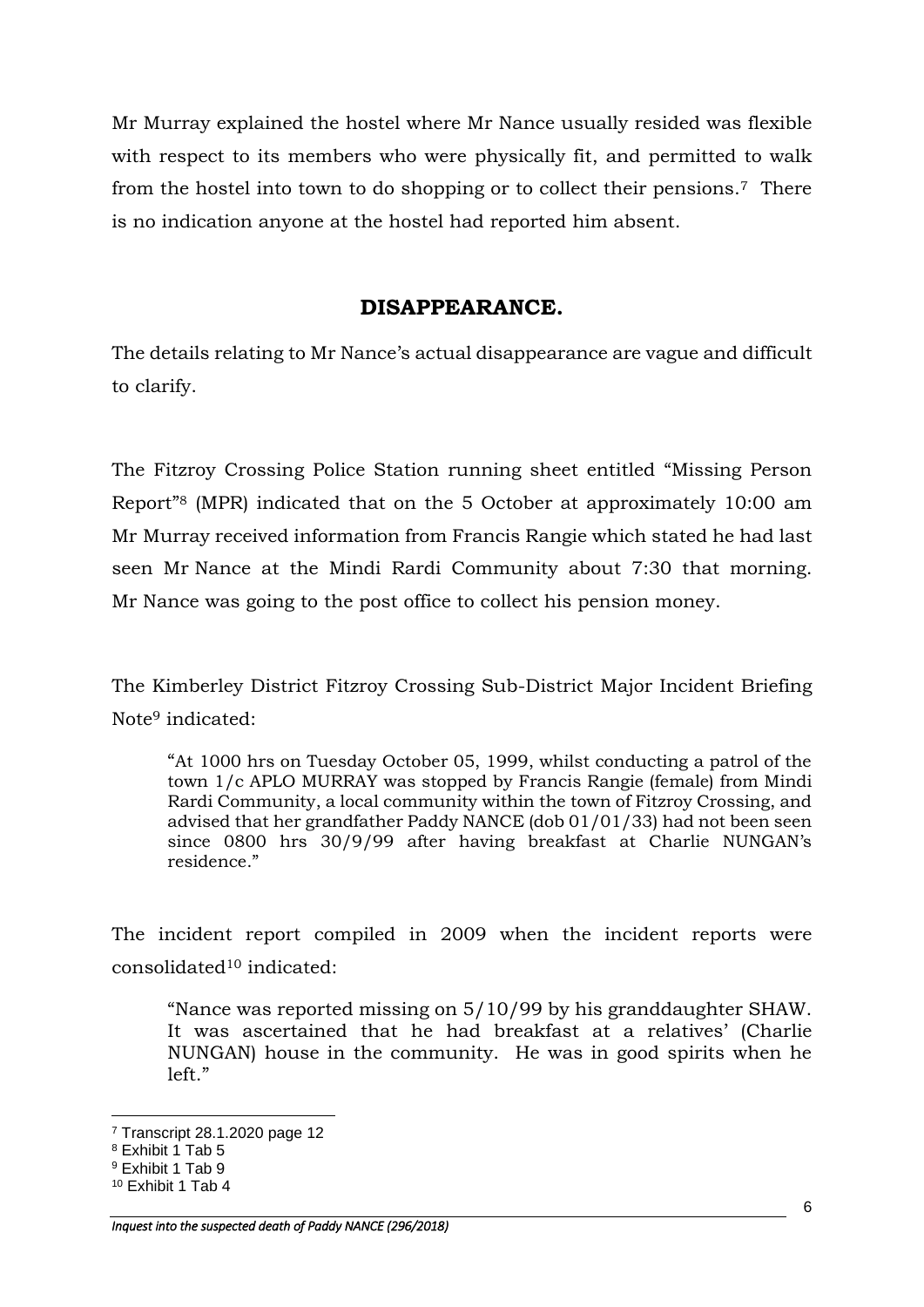"Was reported missing to police on 05.10.1999. Initial inquiries revealed that #He had not picked up his social security cheque, #He was forgetful #He had previously 'gone walkabout' without telling anyone of his intentions."

The Fitzroy Crossing Police Station running sheet<sup>11</sup> goes on to say that Mr Murray spoke to Madeline at the Post Office and she informed Mr Murray that Mr Nance had not yet collected his pension cheque since Thursday 30 September 1999. This somehow later translated in the police report to he had collected his pension on the 30 September 1999, however, I can find no verification of that in the papers from the Missing Person file provided to this court.

Mr Murray is then recorded as attending at Mr Nungan's residence at Mindi Rardi where Mr Nungan stated it was possible Mr Nance had gone to Koongie Park via Halls Creek or maybe another community. Mr Murray made later enquiries and discovered Mr Nance had indeed been at one of the communities prior to his going missing on 30th, but had returned from that community on Sunday 26 September 1999.

As a result of those enquiries the Major Incident Briefing Report was faxed to the District Office outlining that Mr Nance had been missing since the 30 September 1999 and that the enquiries conducted by Mr Murray indicated Mr Nance had breakfasted with Mr Nungan on 30 September 1999 and

"left a short time later without indicating what he intended to do. Nance was in good spirits when he left this location. Further enquiries with relatives and locals have failed to indicate where Nance has gone however it is known that he has gone 'walkabout' once before without telling anybody his intentions. Enquiries at the local Post Office revealed that Nance has not picked up his social security cheque."

<sup>11</sup> Exhibit 1 Tab 5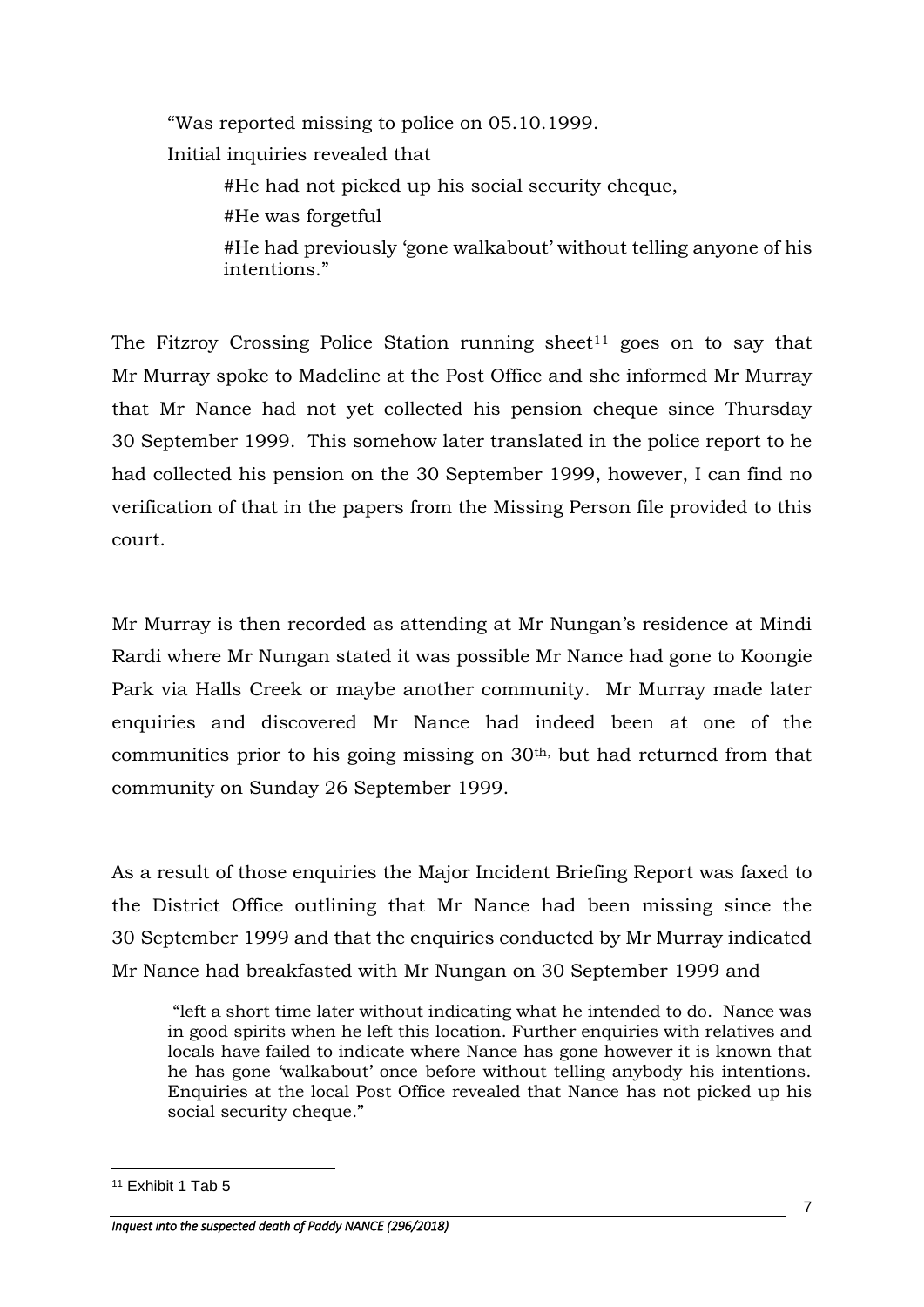Enquiries at the local Post Office revealed that Nance has not picked up his social security cheque."

"Mr Murray will continue to make enquiries."<sup>12</sup>

…

The Fitzroy Crossing police running sheet continued and on 7 October 1999 Mr Rangie (obviously male) informed Mr Murray that Sandra George said she had seen Mr Nance around midday on 30 September 1999. He was apparently also seen by two others and had with him a black pointy-eared female dog.<sup>13</sup>

A statement taken from Sandra George on 8 October 1999 stated she lived at the Junjuwa Community Forrest Road, Fitzroy Crossing, and was employed with the Mindi Rardi Community, Fitzroy Crossing. She informed the statement taker that on Thursday 30 September 1999, Peter Ross (Mr Ross) had picked her up from her community to go to work at Mindi Rardi. She believed The Big Breakfast was on TV on GWN and therefore it was approximately 7:30 to 8:00 am.

Ms George stated that as they were passing the airport road near the old sewerage ponds, Mr Ross pointed out an old person in the direction of Number One tree off Forrest Road. Ms George identified that person as Mr Nance walking towards the Brooking Channel Creek on the old gravel road along what used be the Old Derby Highway. She stated he was wearing a brown coat and had a blanket over his left shoulder, was wearing long jeans and that it was very cold at the time. That was the last time she had seen Mr Nance and thereafter Mr Ross dropped her off at work.<sup>14</sup>

<sup>1</sup> <sup>12</sup> Exhibit 1 Tab 9

<sup>13</sup> Exhibit 1 Tab 5

<sup>14</sup> Exhibit 1 Tab 12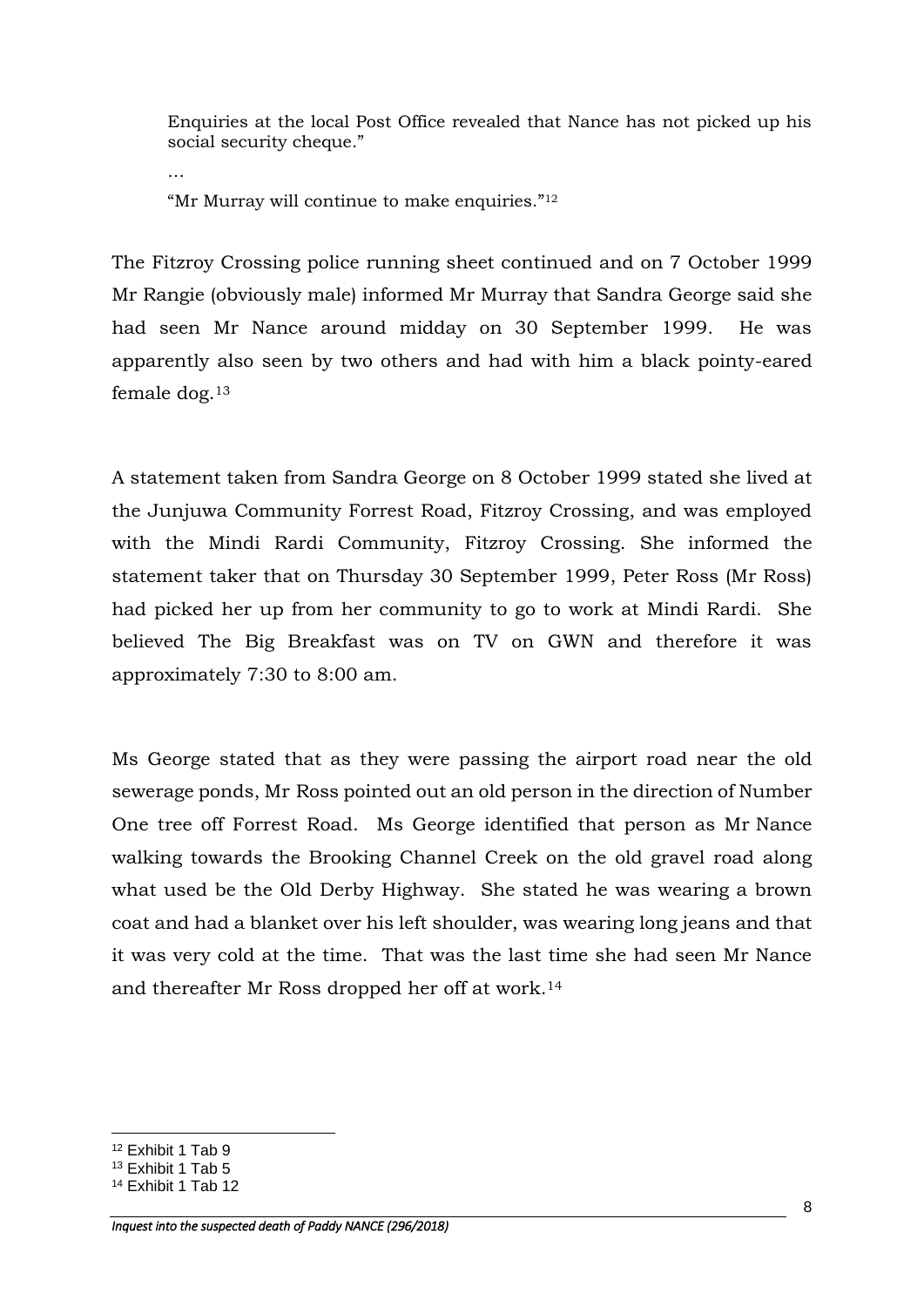There is no information from Mr Ross recorded and I have to assume the statement in the police report which says that it was later clarified that Ms George had seen him around midday was erroneous as that appears to be earlier information via another party. From the papers it would appear Mr Rangie told Mr Murray Ms George had seen Mr Nance at midday, but in her later statement Ms George clarified it to around breakfast time.

### **INVESTIGATION**

Although Mr Nance appears to have been missing from the 30 September 1999 it was not reported to police for investigation until the 5 October 1999. The Fitzroy Crossing Police Station running sheet with respect to Mr Nance being a missing person indicated that following the enquiries made by Mr Murray on the 5 October 1999 there were continuing enquiries with various communities which it was believed Mr Nance may have visited, and also enquiries with the post office as to his pension status. Pensions are issued fortnightly and the only information on file is that Mr Nance had not picked up his pension on 30 September 1999 and had not picked it up by the 5 October 1999. The running sheet indicated the police searched the floodways on Russ Road due to a strong odour in case Mr Nance may be dead in that location.<sup>15</sup>

None of the enquiries at Mindi Rardi provided any information as to where Mr Nance may be and the discussions with outlying communities were fairly comprehensive, expecting somebody to report if he was present. Nothing was forthcoming, other than a suggestion he may have had two rather than just one dog with him. Enquiries were continued around Halls Creek and the local ABC broadcast the fact he was missing.

<sup>15</sup> Exhibit 1 Tab 5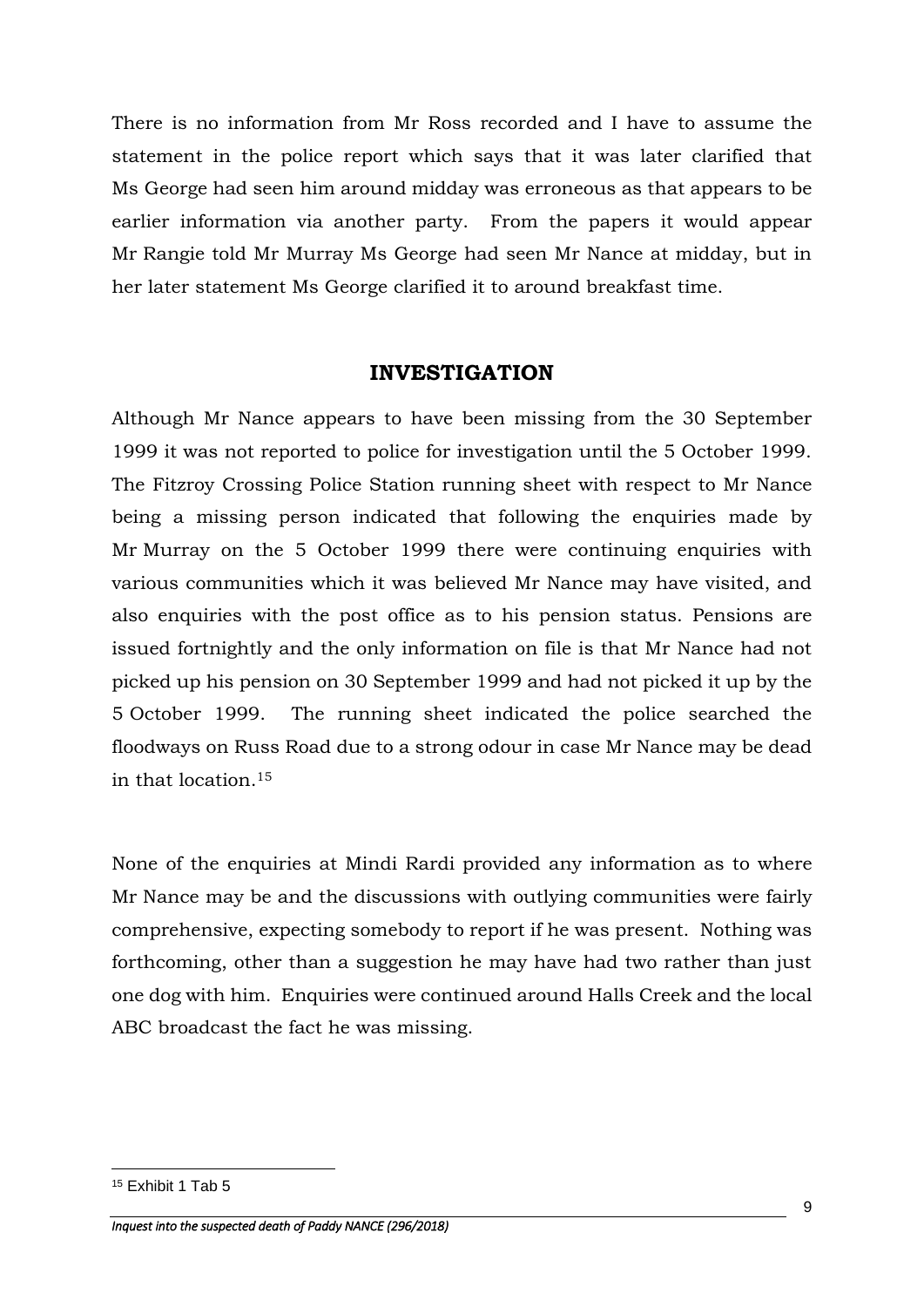On the 11 October 1999 the SES conducted various searches around the Fitzroy Crossing area as places of interest were noted, but no further information became available.

Mr Murray stated in evidence he and another police officer had conducted a different search of Russ Road in the opposite direction from that originally searched. They had located a jacket hanging from a tree which Mr Murray believed he had seen Mr Nance wearing previously.16 The jacket was taken to Ms George and she identified it as belonging to Mr Nance. Mr Murray could give no explanation for the appearance of the jacket which he said was obvious from the road, hanging in a tree approximately ten metres from the road, although it was in an unexpected location on Russ Road. He advised the court that where the jacket was found was not on a route he would have expected Mr Nance to use and east of his normal routes.

Mr Murray also indicated it was quite possible Mr Nance had become lost in that he assumed he was suffering a form of dementia.17 Mr Murray also advised that following Mr Nance's disappearance there were many rumours as to what may have happened to Mr Nance, but without enough information to verify anything. It was a small town and there was a lot of later speculation.18 This was confirmed by witnesses in other matters who came from other Fitzroy communities, but no-one was prepared to elaborate from the witness box as to the basis of the rumours.

Certainly there were rumours around Fitzroy Crossing that Mr Nance had met an untimely end due to the involvement of other persons, however, there is no evidence of that in the papers and any suggestions that Mr Nance may

<sup>16</sup> Transcript 28.1.2020 page 13

<sup>17</sup> Transcript 28.1.2020 page 11

<sup>18</sup> Transcript 28.1.2020 page 12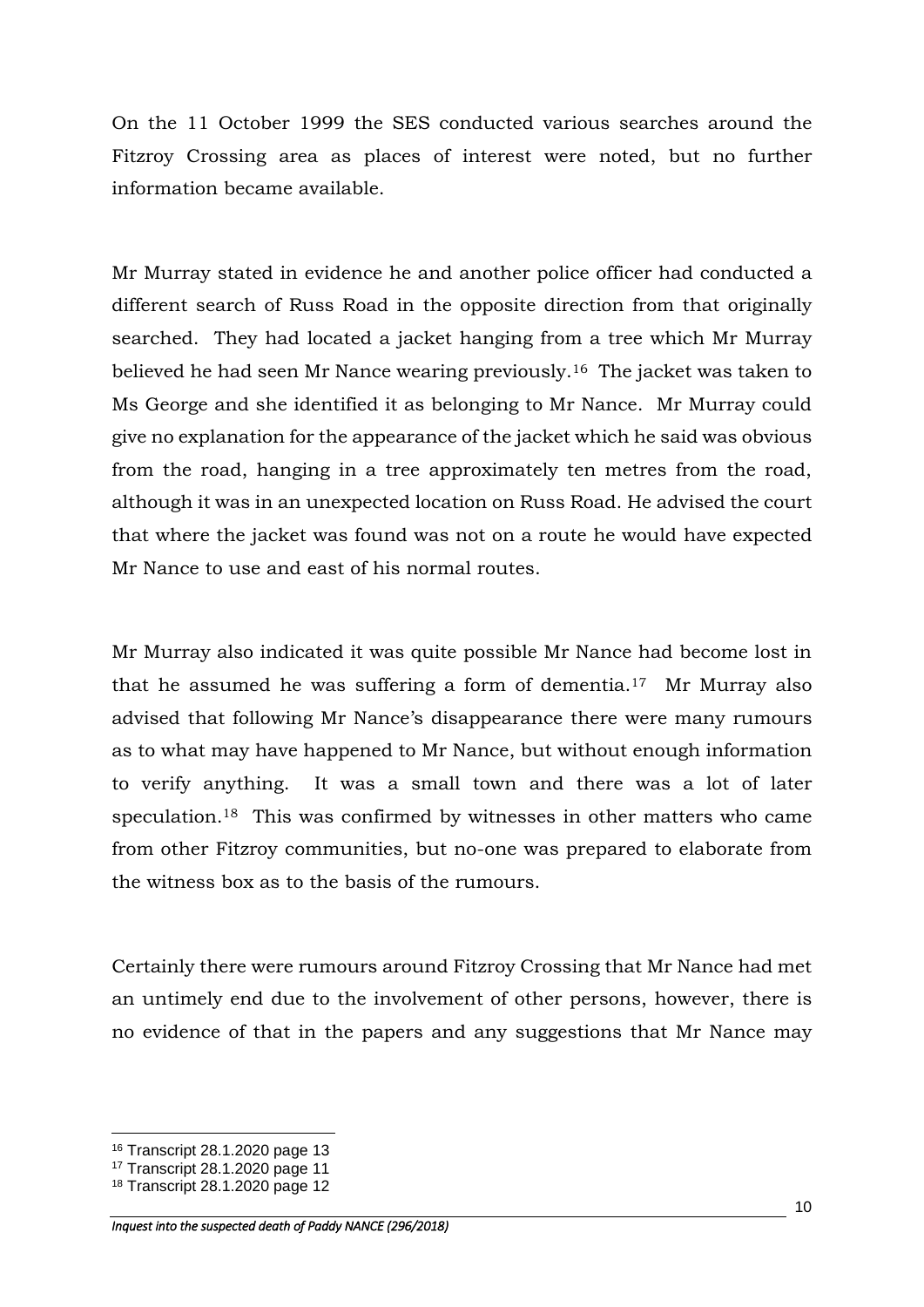have been drinking with various persons was later negated by police enquiries.

On 14 October 1999 the jacket was positively identified as belonging to Mr Nance by Joe Brown, however, no statement was taken from Mr Brown.<sup>19</sup> Mr Murray stated he had personally checked the jacket for a wallet or clues which may assist with Mr Nance's whereabouts without success.<sup>20</sup>

By 17 November 1999 all information was provided to the Missing Persons Unit (MPU) and additional medical information was requested. It was clarified there were unlikely to be any skeletal identifiers although "may have digits missing from but unable to confirm", <sup>21</sup> was a possibility, without clarification of where the digits may have been missing from.

Enquiries with Centrelink and the post office indicated no pensions had been collected from the post office and the local post office was asked to return all those received, but not collected to Centrelink. The completed file was apparently provided to the MPU on 25 November 1999 with no additional information.

A WA State Emergency Service Incident Report compiled on 11 October 1999 indicated the SES had searched the Number One Tree, around the Post Office Hill, the areas of Russ Road where there had been complaints about a smell and the location of Mr Nance's jacket by Mr Murray. All searches were negative and provided no additional information or trace of Mr Nance. A helicopter was authorised for use in searching for Mr Nance up "Brooking Channel" without result.<sup>22</sup>

<sup>19</sup> Exhibit 1 Tab 5

<sup>20</sup> Transcript 28.1.20 page 13

 $21$  Exhibit 1 Tab 5

<sup>22</sup> Exhibit 1 Tabs 7 and 8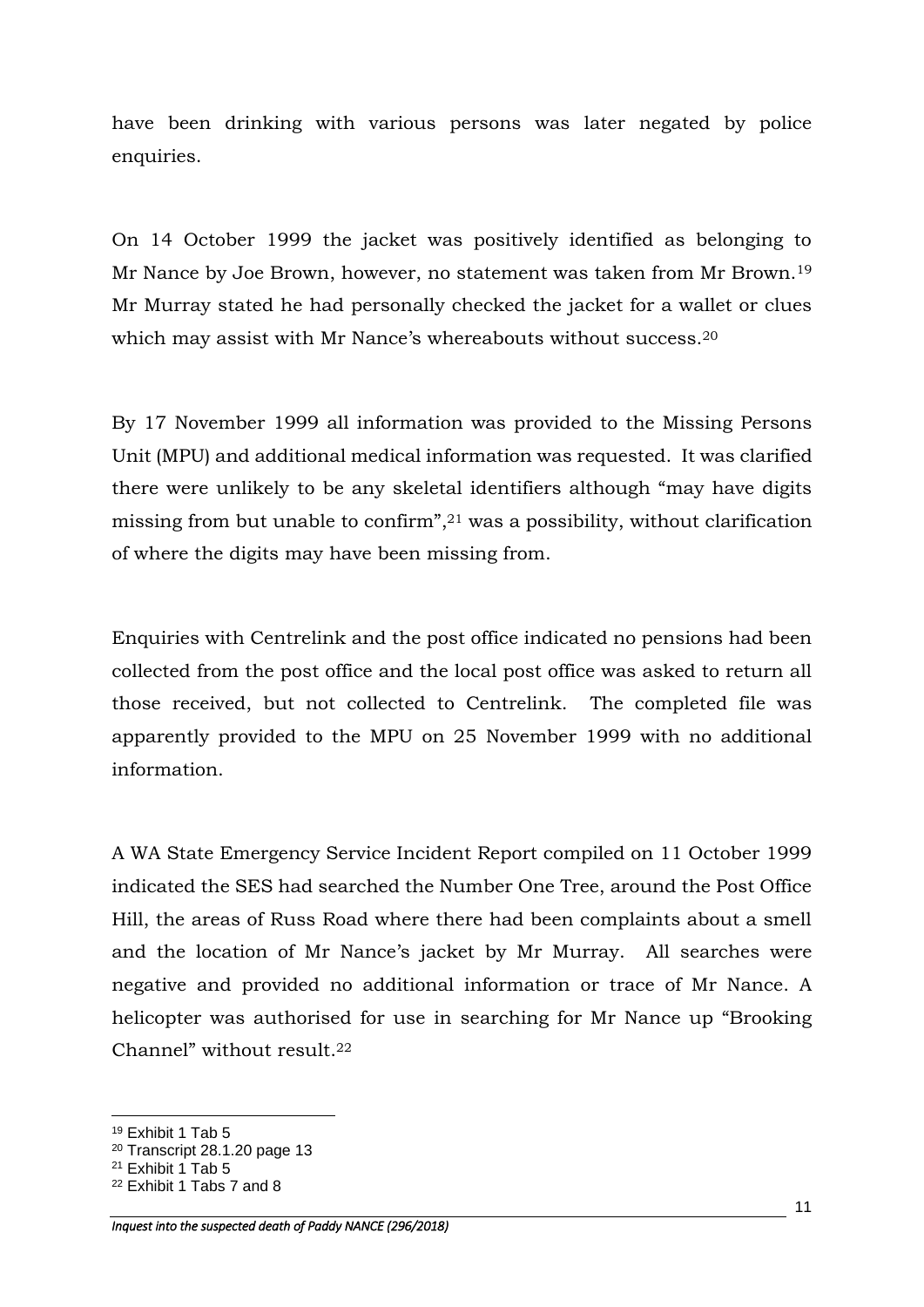Despite extensive enquiries and investigations there has been no further information with respect to Mr Nance and the local Kimberley community are quite certain he is deceased and believe the lack of any remains indicated his death had been concealed in some way.

### **HAS DEATH BEEN ESTABLISHED?**

On the papers provided in the completed MPR I am satisfied beyond all reasonable doubt Mr Nance is deceased and was deceased following 30 September 1999.

Mr Nance would be in his very late 80s in 2020 and there is nothing in the papers which suggests he would be likely to reach that age without coming to the attention of the authorities in the Fitzroy Crossing area.

The fact no-one in his community could recall seeing him following 30 September 1999 despite his being well-known in the area, make it quite clear that whatever happened to him, it is probable that by the time the matter was reported to police on 5 October 1999 Mr Nance was already deceased. Otherwise there would have been some trace of him located during the course of enquiries with the different communities and people travelling between communities in the area.

I note Mr Murray believed Mr Nance was possibly suffering early dementia, and it is clear from the papers Mr Nance did from time to time become confused and disorientated, however he was always located by somebody and returned to Mindi Rardi. The fact that on this occasion he was not located would suggest he was not in a position to be located.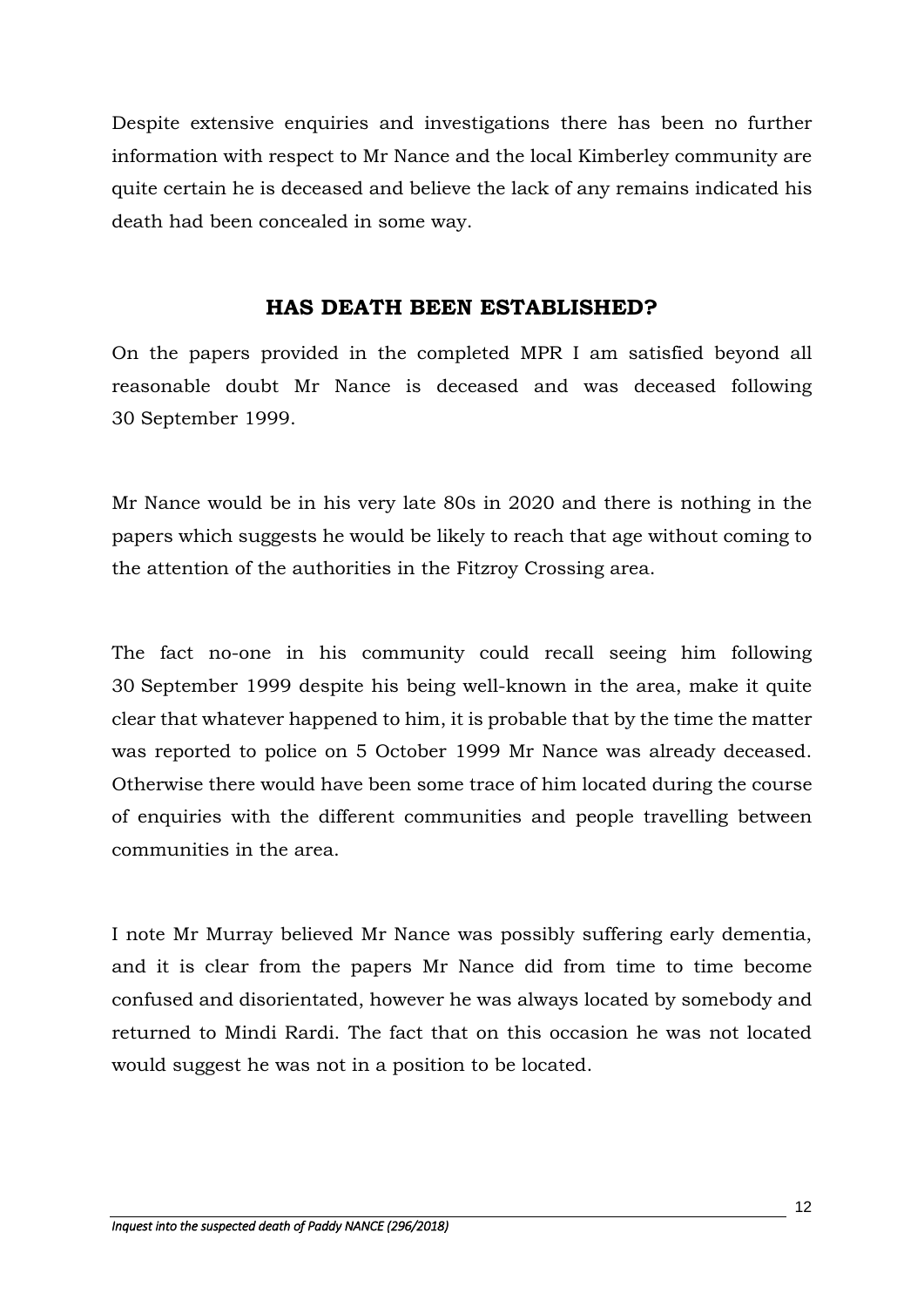There is also the evidence of his failure to collect his pension which had not occurred before and was the reason given for his trip into town after breakfast on the morning of 30 September 1999.

The fact he had always been found and returned in the past satisfies me that on this occasion something happened to Mr Nance which prevented his return to his community. In all the circumstances I am satisfied he is deceased beyond all reasonable doubt. I am also satisfied that the last sightings of Mr Nance were in the morning of 30 September 1999, around breakfast time after he left Mr Nungan's house, and before he had collected his pension cheque.

# **MANNER AND CAUSE**

I am unable to determine what happened to Mr Nance or even to speculate as to possibilities. The fact no trace of him was located would suggest he had either wandered far away from his normal territory and died, or that his remains have been concealed in some way. There is no mention of whether his dog returned to Mindi Rardi.

It is impossible to now make any further suggestion as to what occurred and the location of his jacket hanging in a tree, on the side of the road in an area travelled by others, days after his apparent disappearance is to say the least confusing.

So while I am satisfied beyond all reasonable doubt as to the death of Mr Nance on about 30 September 1999 somewhere in the area of Fitzroy Crossing I cannot determine either a cause or the manner of Mr Nance's death.

I make an Open Finding into the death of Mr Nance.